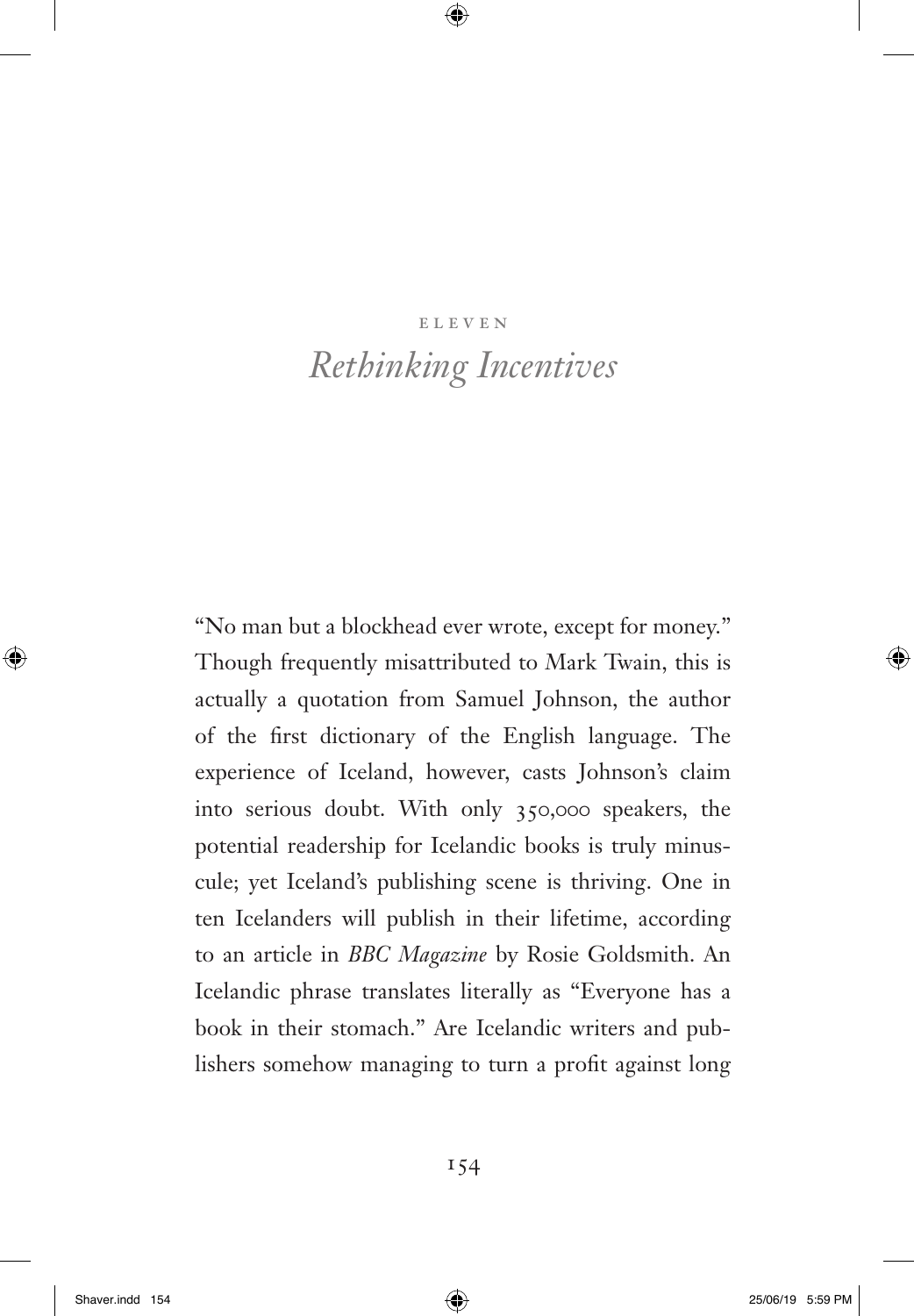odds? Or do they write, edit, and publish for other reasons?

I asked experts on Iceland's publishing scene for their views on Samuel Johnson's blockhead quote. Egill Johannsson, chairman of the Icelandic Publishers Association, paused, puzzled by the question. "I don't think that applies to Icelandic authors," Johannsson finally replied. "I don't relate to those words at all. From my knowing a lot of authors, both Icelandic and foreign, I have yet to meet the author that writes for money." Baldur Bjarnason, a graduate of the University of Iceland's literature program and publishing industry consultant, was even more blunt. Bjarnason let loose a long and hearty laugh, before composing himself for a proper response: "No. Icelandic writers don't set out to make a living. Nobody writes for money."

Both men report that only a handful of authors in Iceland earn a living from royalties. These are mostly crime novelists who signed good contracts for translations into German and French. Perhaps another dozen authors benefit from a government stipend that funds a year of full-time writing. These are the exceptions, however, rather than the rule. "Writing needs a day job," Bjarnason states emphatically. Despite the low financial prospects, Iceland's publishing scene is thriving. "Icelandic authors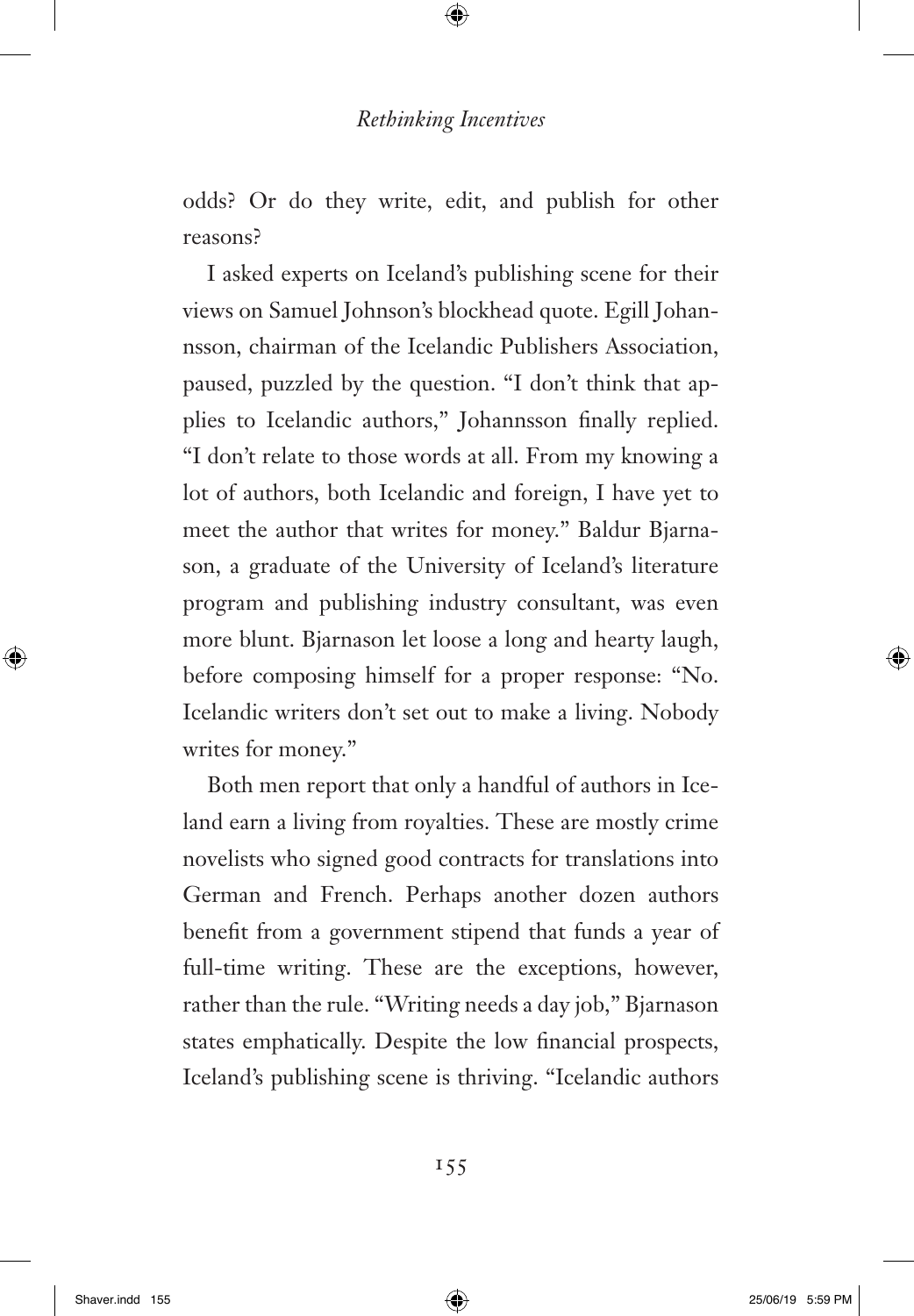have a passion for writing," Johannsson says. "They have a passion to be heard. That's why they write." Bjarnason agrees and identifies a second reason: the financial incentives may not be high, but the barriers are extremely low. In Iceland, he says, "It's extremely easy for anybody to find somebody who's capable of doing an editorial read of a text or give you feedback on narrative structure." It is also easy to find a publisher, or to self-publish. "There are two ways to express yourself in Iceland," Bjarnason claims. "One is writing a book and the other is forming a band. The one thing those two share is that there's an easily accessible infrastructure and expertise."

Iceland's publishers may be more profit-minded than its authors. "They are trying to make money," Bjarnason believes. "They try and they fail." Johannsson, head of Iceland's largest publishing house, Forlagid, disagrees. Although the company does make a profit, Johannsson denies this is the goal. "We don't do it for profit. We use the money we profit to invest in more publishing, doing what we love to do. That is very publisher-like to use the money you make to publish something else you love." Few other Icelandic publishers turn a profit. Johannsson generalizes: "Is publishing in Icelandic profitable? No. Nobody enters publishing to get rich. . . . But you have the benefit of doing something that is extremely nice and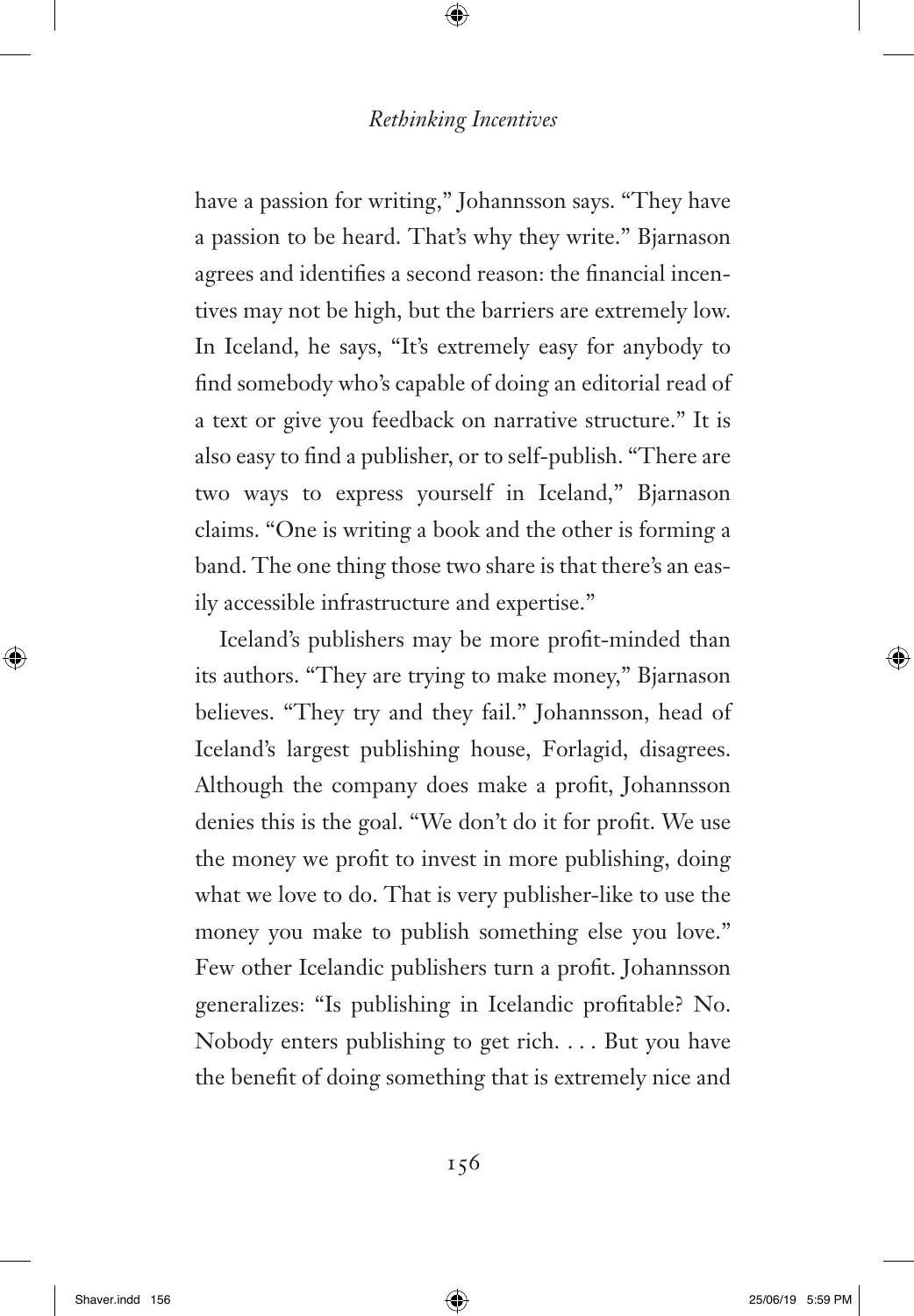fun to do. And if you have a passion for it, it's the best thing to do in the world."

# (Dis)incentivizing Authorship

It might seem obvious that financial incentives will motivate more of the incentivized behavior. A moment's reflection, however, reveals that the relationship between incentives and behavior is more complicated. In many cases, people are motivated to do things without any financial incentives. For example, most people fall in love and raise children without being paid to do so. This is referred to as *intrinsic motivation;* the incentive comes from the activity itself. When Johannsson says that Icelanders write and publish because "they have a passion for it," because it is "what we love to do," "extremely nice and fun," even "the best thing to do in the world," he is identifying intrinsic motivations.

For her book *The Eureka Myth,* legal scholar Jessica Silbey extensively interviewed artists and scientists about the motivations for their work. Novelists and painters, journalists and computer scientists—all reported that internal motivations are more powerful than money. Silbey found that successful creators are initially inspired by serendipity and a sense of play, focus more on the process than the outcome, and are motivated by notions of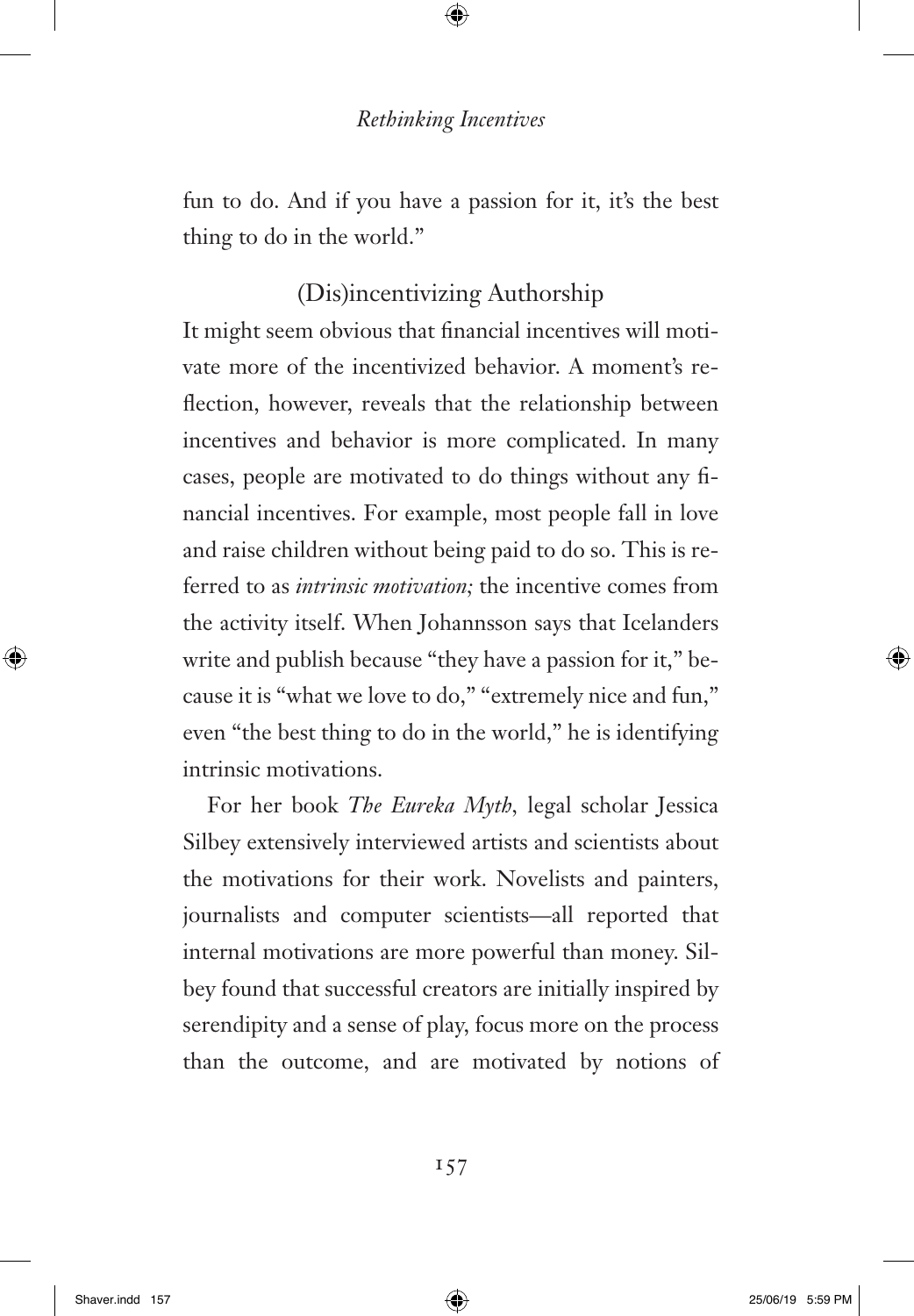rhythm, artistic integrity, and community-building. She concludes that intrinsic motivations, rather than financial ones, power most creativity. "The emotional and personal rewards derived from these commitments eclipse the financial payoffs of the work, be they uncertain or robust," Silbey writes.

While pleasure is obviously a primary motivation for reading, we might not expect the same to be true for writing, because it is more difficult. Writing a book may be a source of greater psychological satisfaction than simply reading one, however, precisely because it is more difficult. Psychologist Reed Larson studied how the emotional state of "flow" affects the writing process. Bored writers, he found, were unable to find challenge and excitement in their projects and produced dull writing that was unenjoyable to read. It is not simply a question of being interested in one's topic; the writer must also work to find an appropriate level of challenge in the task, neither too high nor too low. In this state, Larson explains, an author can enjoy the excitement of guiding the project to a successful conclusion.

Psychologist Edward Deci suggests that human beings are intrinsically motivated to select and complete challenging creative tasks because of our deep need to feel autonomous and competent. He hypothesized that external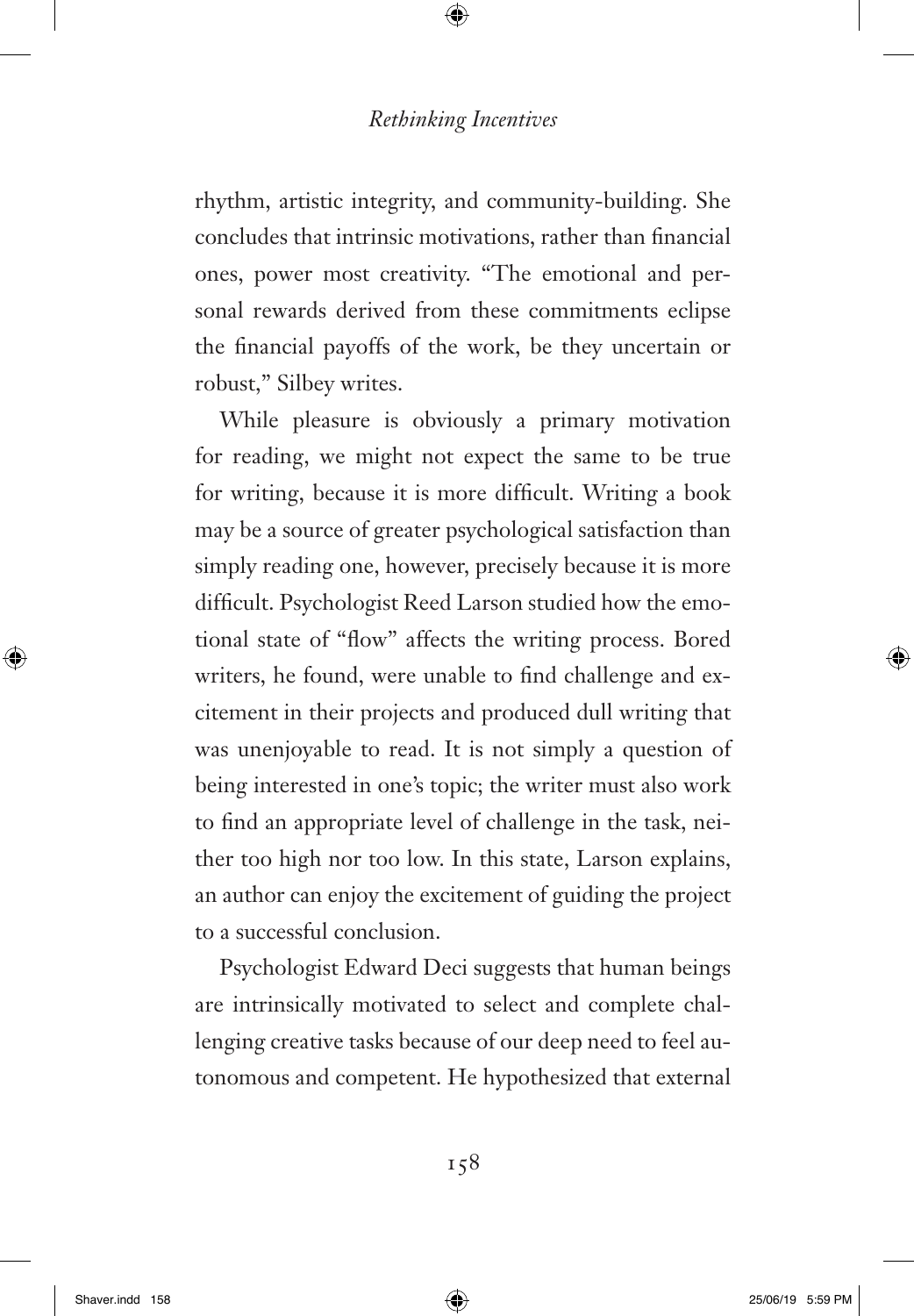rewards could have the unintended consequence of undermining these motivations. A great number of studies he and others later conducted found precisely this impact. "Careful consideration of reward effects reported in 128 experiments leads to the conclusion that tangible rewards tend to have a substantially negative effect on intrinsic motivation" for people who were originally highly motivated to perform a task they saw as enjoyable, Deci and his coauthors concluded in *A Meta-Analytic Review of Experiments Examining the Effect of Extrinsic Rewards on Intrinsic Motivation.* This "disincentive effect" is strongest when the external reward is financial. In contrast, praise can reinforce intrinsic motivation.

The counterproductive effect of financial rewards is strongest for activities that people find psychologically rewarding because they are fun, culturally valued, or otherwise meaningful. Writing can be enjoyable on all these dimensions. An author can experience the writing process as play, in which the creator enjoys a high degree of control over the outcome. Having a book published tends to make people feel proud of their accomplishment. An author may also feel gratified for having made a contribution to society, advancing knowledge in an area that one cares about, or the pure satisfaction of self-expression. Moreover, society praises certain activities precisely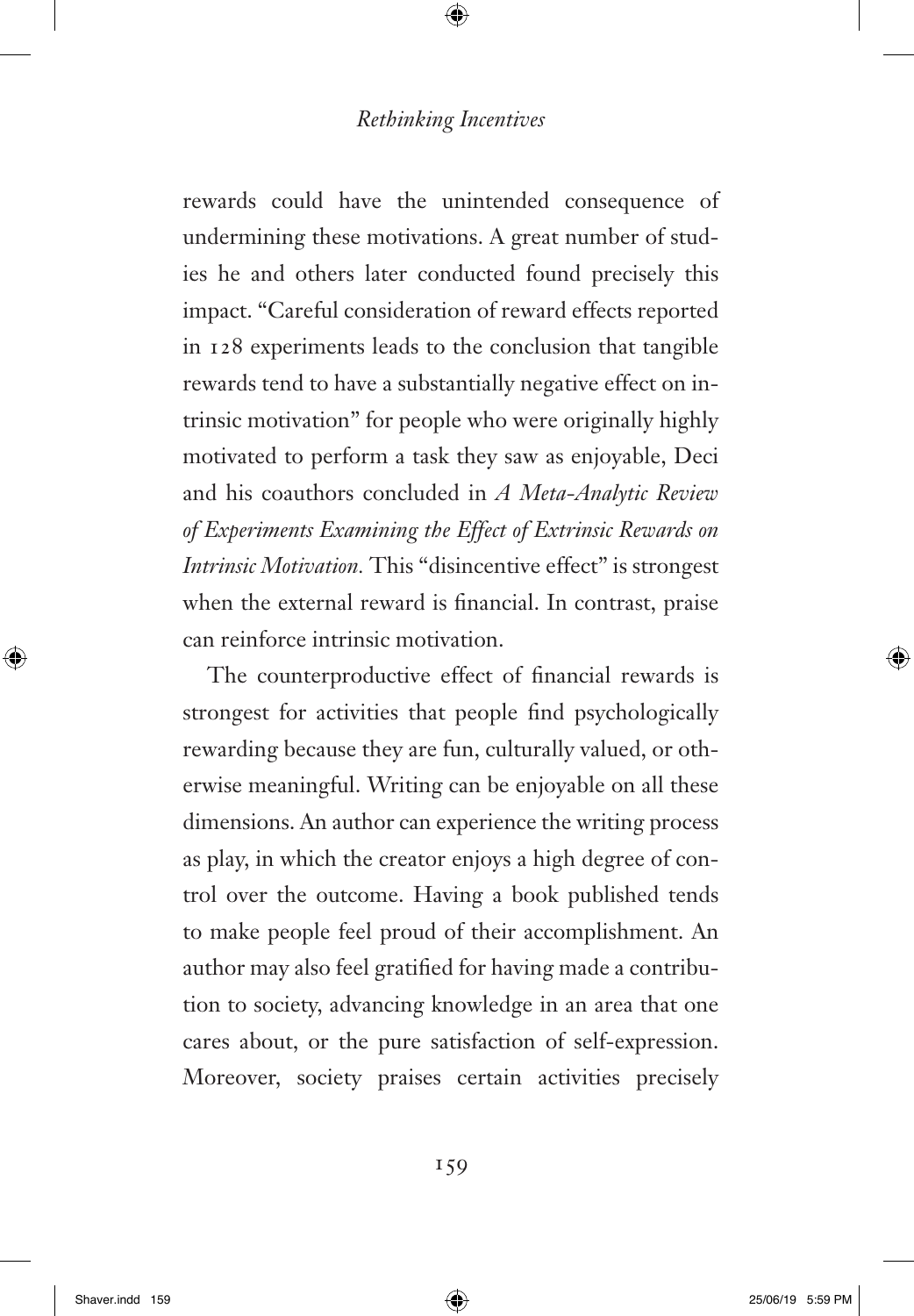because they are socially valuable, yet not very lucrative. To the extent that people internalize the notion that doing something for profit makes it less praiseworthy, being financially rewarded may undermine the sense of pride or virtue associated with it.

# Millions of Blockheads

If research on creative motivation is correct, Icelandic authors are in fact highly fortunate. From the beginning, they start with no expectation of a financial reward. They know they are writing for expression, enjoyment, and esteem. The resulting book is a source of satisfaction and pride even if it sells only fifteen copies. The financial prospects for English-language writers are substantially more promising. Because the American novelist expects to make money, however, a modest royalty check may be perceived as a discouraging negative indicator of competence, undermining intrinsic motivation. The elusive prospect of fame and money can be a double-edged sword. Past financial success can also heighten the sense of pressure to deliver an even more successful next book. The opposite of flow is "writer's block," when an author is so anxious over whether the current project will be successful that he or she experiences a creative shutdown. "I feel this way all the time," admitted best-selling author John Green, who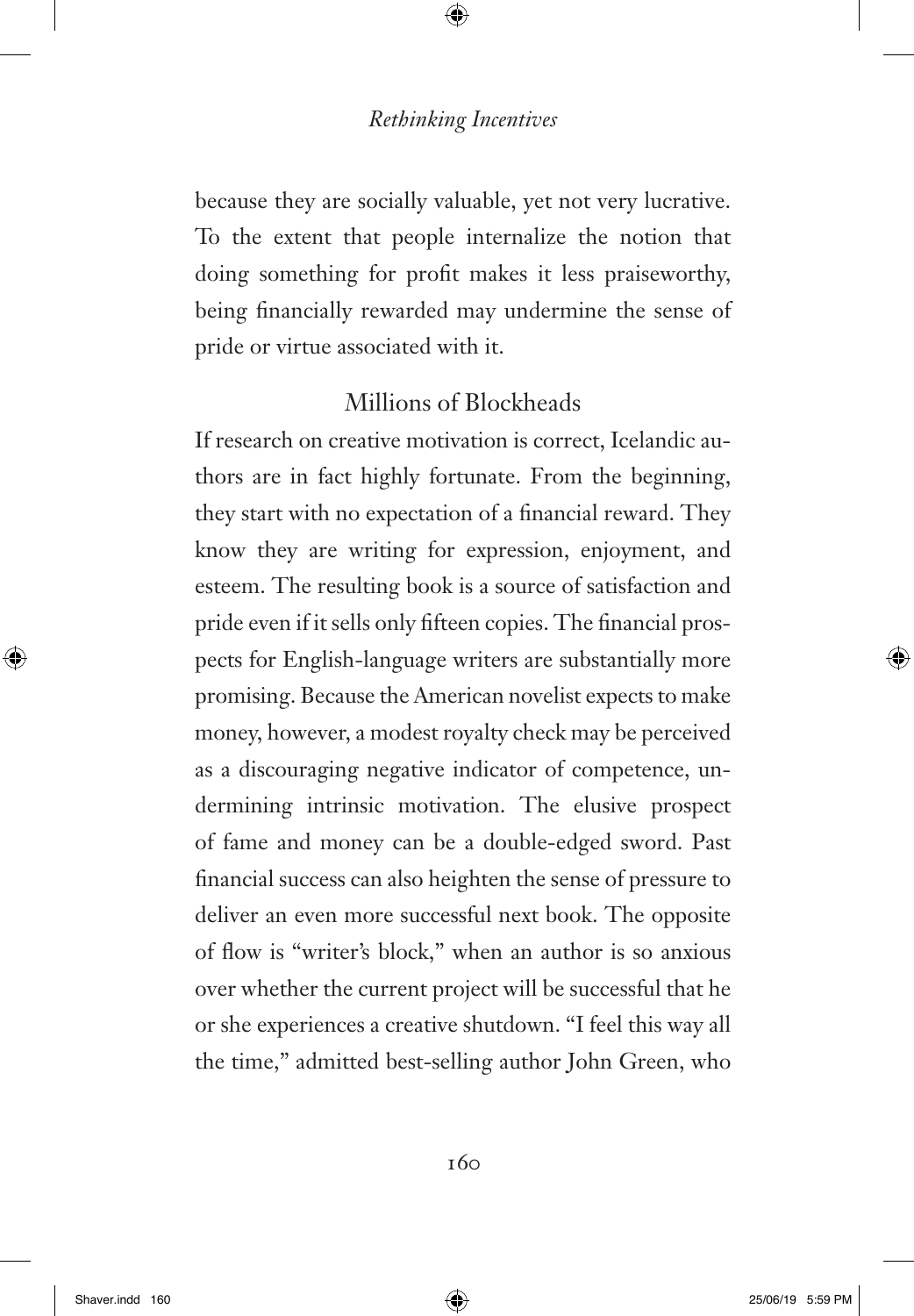placed second on the list of highest-paid authors when *The Fault in Our Stars* came out on film. Green beat long odds; even in America, most books sell fewer than five hundred copies. Green's advice on handling writer's block, as quoted by Julie Bort in *Business Insider,* echoes the psychological literature on intrinsic motivation. "The only way through it for me is to take pleasure in the process of writing. The act of writing for an audience must feel valuable in and of itself, or else I am doomed." In between episodes of financial success, or in its absence, authors must draw upon deeper motivations—such as pleasure, self-expression, writer's high, public appreciation, a sense of calling or of giving a gift to the world—to fuel their art.

According to U.S. census data, only a few hundred Americans identify themselves as independent authors. Across all stages of their careers, they report an average income of \$60,000, just 20 percent more than the typical *starting* salary of a recent college graduate. Writers looking for monetary rewards do not write books; they write catalog copy, corporate policy manuals, press releases, and legal documents. "There's a reason most well-known writers still teach English," novelist Patrick Wensink warns. "Even when there's money in writing, there's not much money." J. K. Rowling bought a castle thanks to her top-selling Harry Potter books; but she is literally one in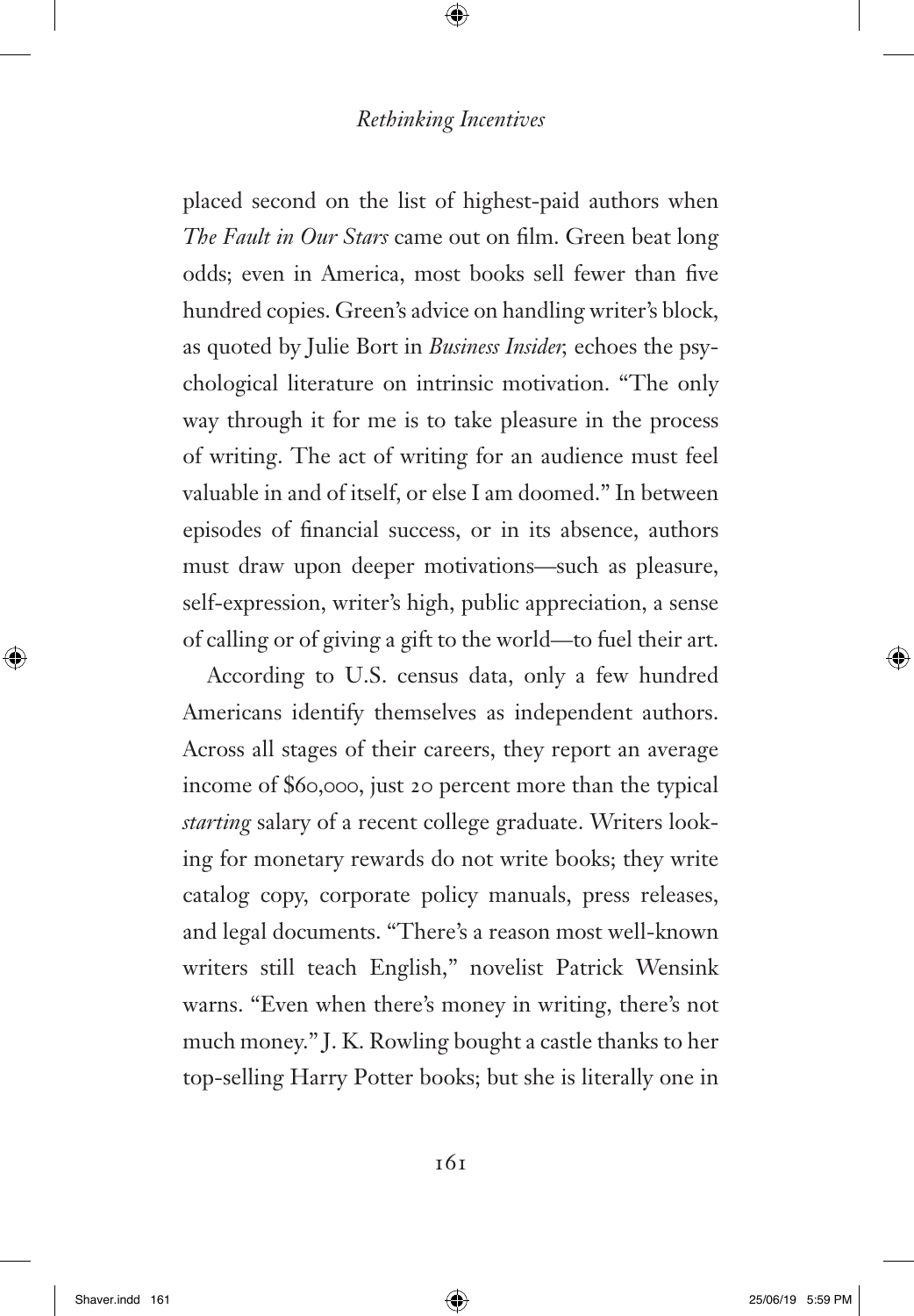a million. Choosing to become a full-time author is like any other career in the arts. A few stars do extremely well financially; many more are "starving artists."

Meanwhile, approximately 1.7 million faculty members at U.S. colleges and universities write books and journal articles in addition to their teaching responsibilities. It is extremely rare for an academic to earn significant income from royalties. We write to solve challenging problems, to influence others with our ideas, and to enhance our professional reputations. Even more people publish their writing for free. On the Tumbler platform alone, there were approximately 400 million blogs as of 2018. Wordpress, another online platform for publishing unpaid content, boasts more than 87 million new posts each month.

Money cannot be the primary reason that millions of people write books and hundreds of millions create blogs. Something other than royalties is motivating the overwhelming majority of authors, even in the world's most lucrative languages. Authors write to express themselves, to communicate ideas, to experience a challenge, and because writing is fun. We might land closer to the truth by editing Johnson's famous words to read: "Only a blockhead ever wrote for money." (Perhaps Johnson, a passionate poet as well as a successful dictionary editor, was being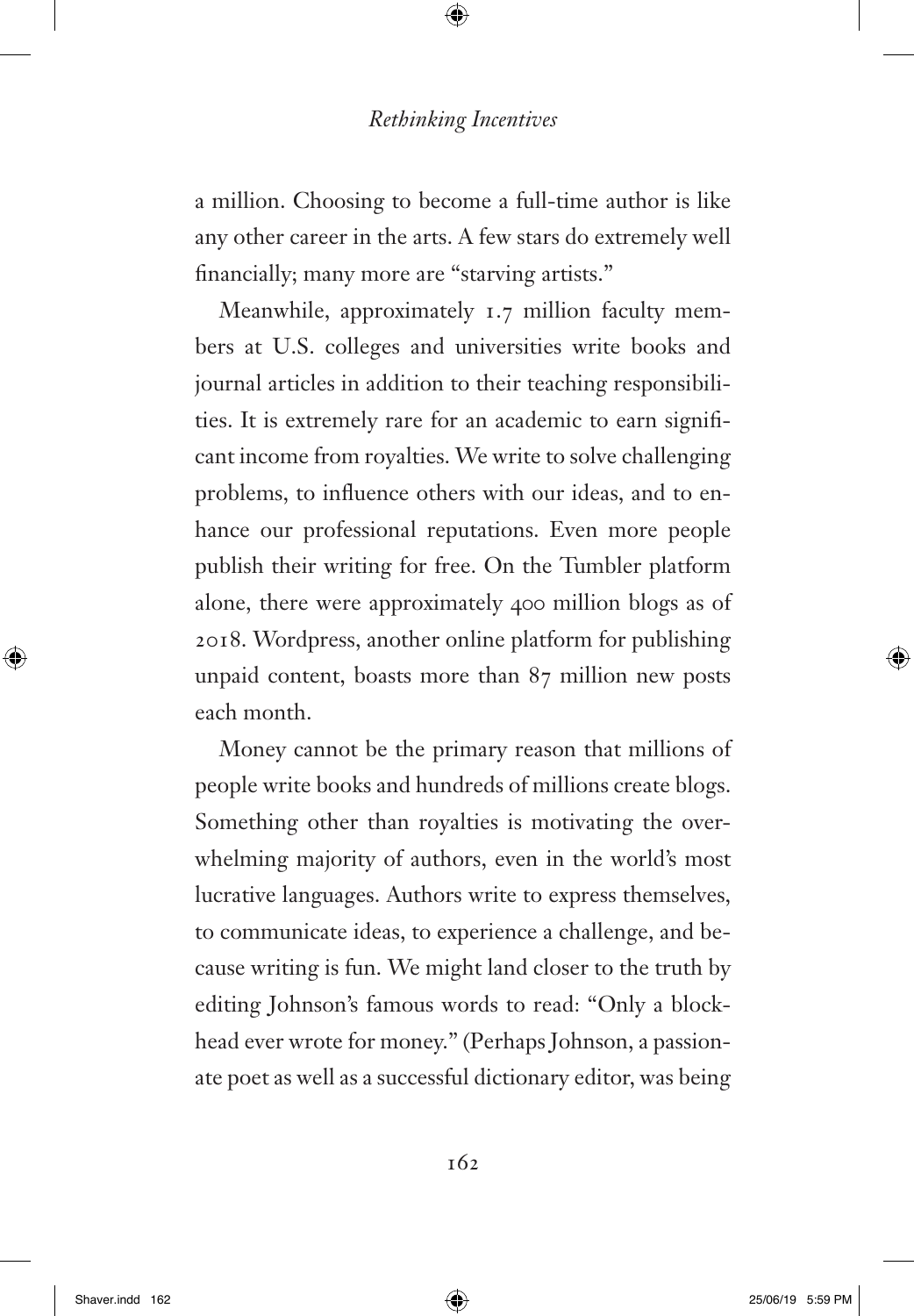ironic in suggesting otherwise.) Ultimately, the financial prospects for writers in Icelandic are not that different from those of most writers in English. Iceland simply lacks the wildly unrepresentative example of J. K. Rowling to delude anyone.

# Motivating Authors

Many scholars speak of copyright protection as solving a "public good" problem. Books are a public good because they have social value, and because it is difficult to prevent people from sharing in them without paying. Copyright protection turns literary works into a more conventional "private good," which individuals must pay to access. Only in this way, the dominant theory goes, can we ensure that authors go on writing. The unstated assumption is that authors write in order to get paid. Yet empirical research reveals that motivations other than money are far more powerful.

A parallel exists between writing books and playing sports. A tiny fraction of athletes—the very best of the best—become professionals. These elite few earn enough to focus full-time on honing their athletic talents. In a handful of cases, they earn enough to inspire significant envy. Yet surely no one would subscribe to the statement, "No one but a blockhead ever played sports, except for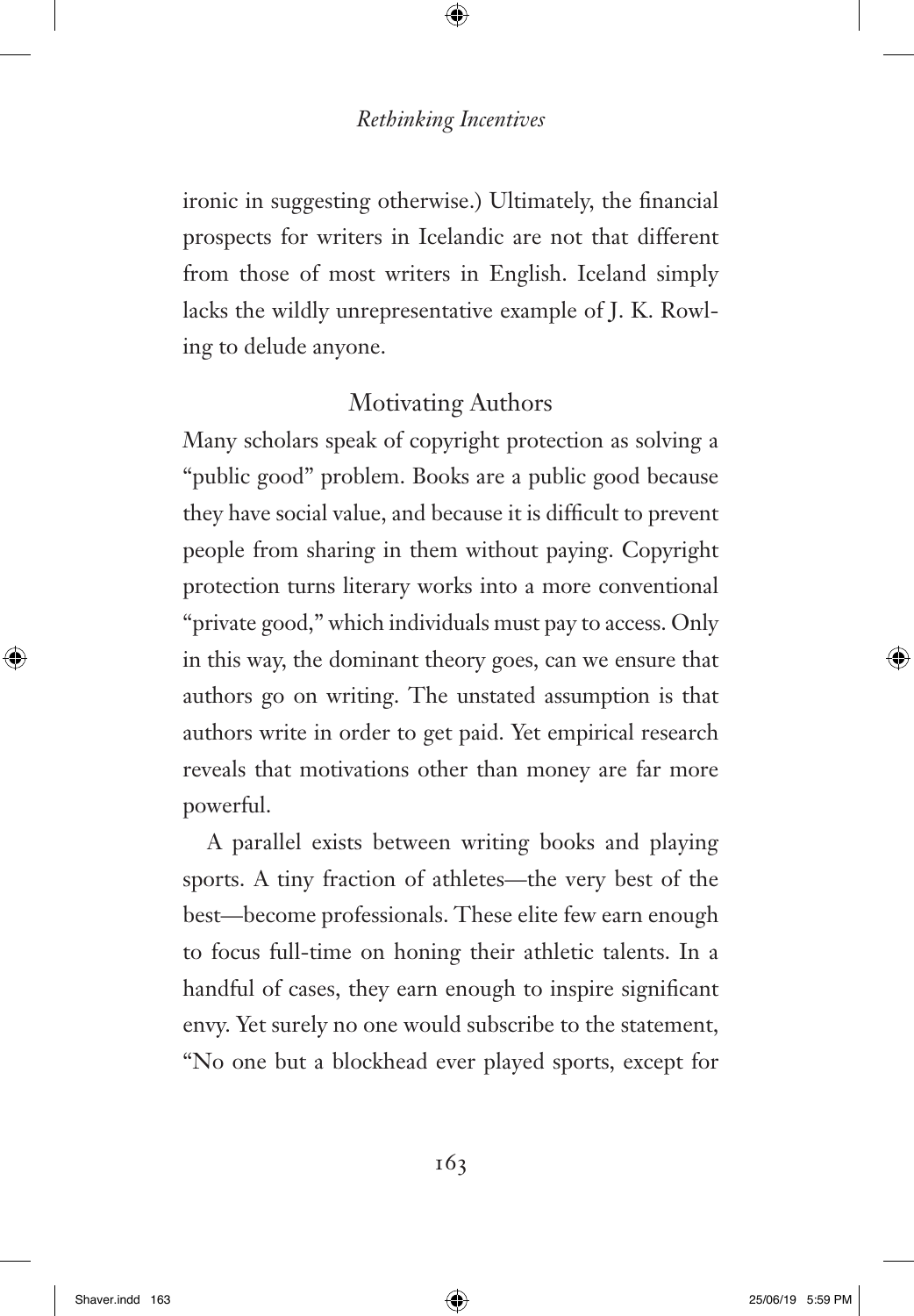money." We easily recognize athletic endeavor as intrinsically rewarding. It challenges us, it is fun, it connects us to other people and, when done well, it brings a sense of accomplishment. While high-earning professional athletes surely enjoy their wealth, we tend to believe that even they play mostly "for the love of the game." So it is also with writing. It is worthwhile to enable the most talented few to dedicate themselves full-time to stretching the boundaries of their craft. But in our adulation of professional genius, we should not lose sight of the importance of amateur creativity.

Rather than focus narrowly on creating financial incentives for potential authors, we should think much more broadly about motivating them. Efforts to address book hunger should be intentional about how they appeal to alternative motivations. Pratham Books founder Rohini Nilekani is particularly eloquent on this subject. "If you scratch an author deeply enough, the author wants to be read," she argues. "Especially children's authors. They get it." The most powerful incentive for people to write, illustrate, and translate for Pratham Books is the exciting prospect of reaching hundreds of thousands of children. Equally powerful, Nilekani believes, is a sense of taking part in an important social mission, which she intentionally placed at the heart of the organization. "A lot is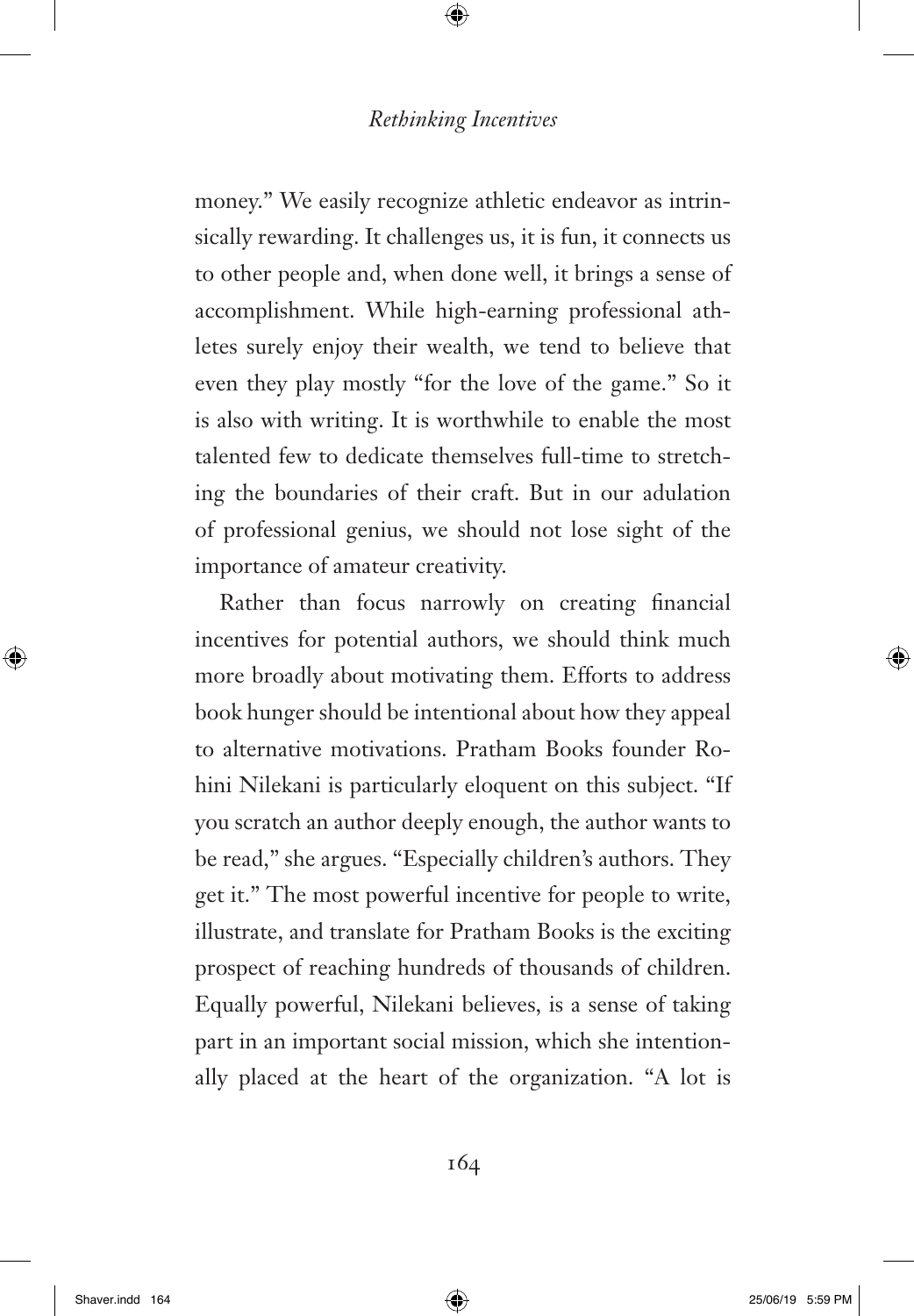possible if you have a societal mission," Nilekani says. "Creating a community around the cause of reading, books, children—this is absolutely critical to the model."

Human beings want more than the material necessities and luxuries of life (though most of us want those too.) We also crave meaning. Creative expression, service to others, and being part of something larger than yourself are prime ways that people seek to make meaning in their lives. Authorship and artistic creativity have long been seen as a form of spiritual expression in a wide variety of cultures. In the European view, copyright protection is justified not primarily as a financial incentive, but as a way to protect and honor the dignity of the author, who has invested his or her personality in the creation. For this reason, it is essential to give appropriate credit to the individuals who helped create a book.

People want to write. What holds most of them back is the difficulty of doing so. There are many more blogs than books because a blog is much easier to execute. Perhaps it is the case that very high financial incentives would motivate more people to overcome the difficulties of writing a book. Even in the most lucrative publishing markets, however, significant financial rewards are rare and cold comfort in the face of writer's block. In niche publishing markets, the elusive prospect of slim royalties